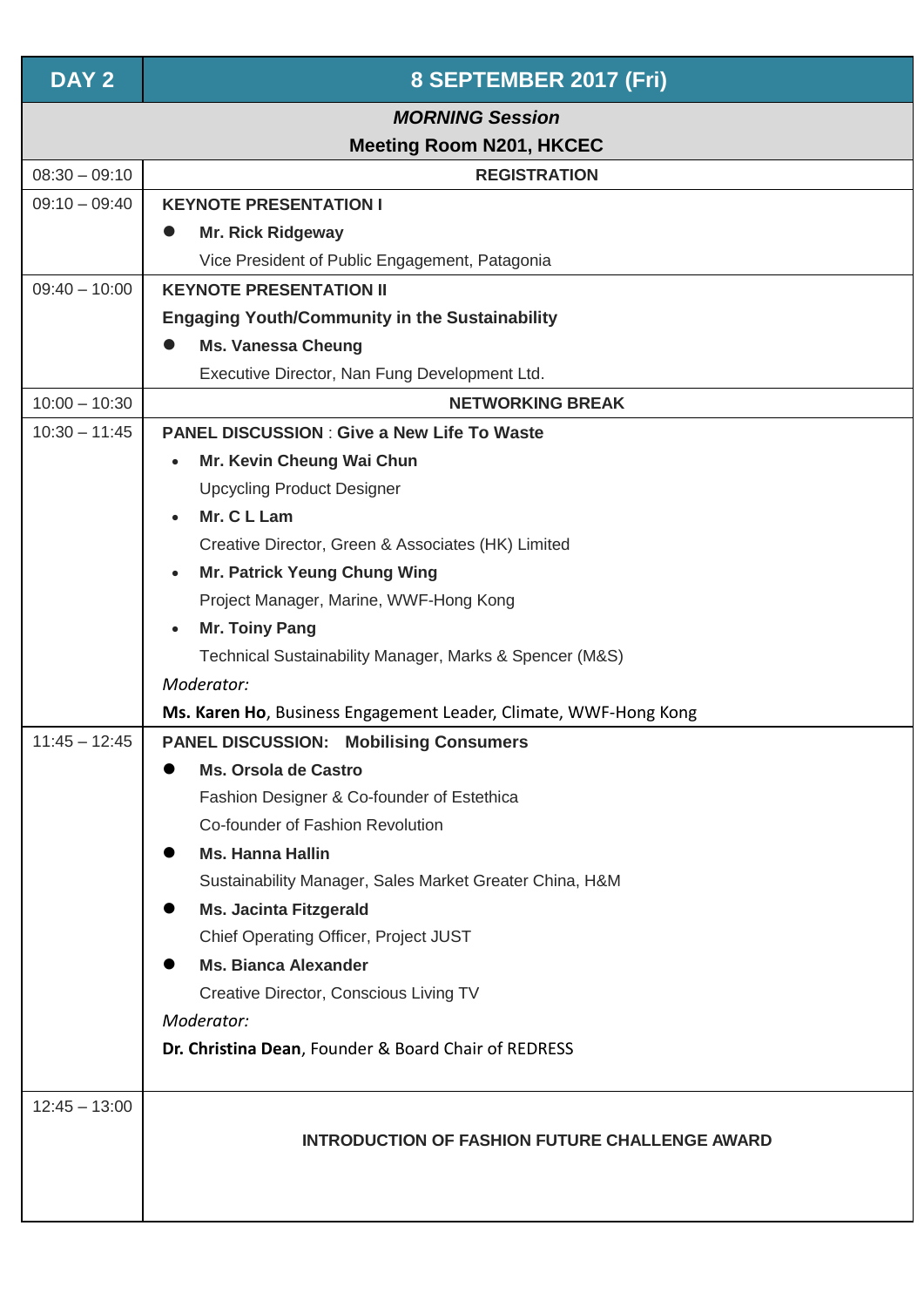| <b>AFTERNOON Session</b>        |                                                                                                                                                                                                                                                                                                                                                                                                                                                                                                                                                                                                     |                                                                                            |                                                                                                                                                                                                                 |  |  |
|---------------------------------|-----------------------------------------------------------------------------------------------------------------------------------------------------------------------------------------------------------------------------------------------------------------------------------------------------------------------------------------------------------------------------------------------------------------------------------------------------------------------------------------------------------------------------------------------------------------------------------------------------|--------------------------------------------------------------------------------------------|-----------------------------------------------------------------------------------------------------------------------------------------------------------------------------------------------------------------|--|--|
| <b>Meeting Room N201, HKCEC</b> |                                                                                                                                                                                                                                                                                                                                                                                                                                                                                                                                                                                                     | Meeting Room N206-N208, HKCEC                                                              |                                                                                                                                                                                                                 |  |  |
| <b>Design &amp; Education</b>   |                                                                                                                                                                                                                                                                                                                                                                                                                                                                                                                                                                                                     | <b>Innovation &amp; Technology Symposium 2017</b><br><b>New Format for Sustainable Era</b> |                                                                                                                                                                                                                 |  |  |
| $14:30 - 14:50$                 | <b>KEYNOTE SPEAKER</b><br><b>Equipping Designers</b><br>Dr. Christina Dean,<br>Founder & Board Chair, REDRESS                                                                                                                                                                                                                                                                                                                                                                                                                                                                                       | $14:30 - 15:00$                                                                            | <b>KEYNOTE SPEAKER</b><br><b>Connecting Sustainability &amp;</b><br><b>Technology</b><br>Prof. Debera Johnson<br>Executive Director, Brooklyn<br>Fashion + Design Accelerator                                   |  |  |
| $14:55 - 15:15$                 | <b>KEYNOTE SPEAKER</b><br><b>Increasing The Power Of Apparel</b><br><b>Suppliers With Better Buying</b><br>Dr. Marsha A. Dickson,<br>Co-founder, Better Buying<br>Professor, University of Delaware, USA                                                                                                                                                                                                                                                                                                                                                                                            | $15:00 - 15:30$                                                                            | <b>KEYNOTE SPEAKER</b><br><b>Thinking Beyond Incremental</b><br><b>Improvement - A Circular Economy</b><br>for Textiles<br>Dr. Sven Herrmann<br>Lead, Circular Fibres Initiative,<br>Ellen MacArthur Foundation |  |  |
| $15:15 - 16:30$                 | <b>PANEL DISCUSSION</b><br><b>Sustainable Practices in Education</b><br><b>Ms. Alison Gwilt</b><br>Reader in Fashion and Sustainability,<br>Sheffield Hallam University, UK<br><b>Mrs. Orit Freilich</b><br>Senior Lecturer, Shenkar-<br>engineering.design.art, Israel<br>Dr. Marsha A. Dickson<br>$\bullet$<br>Co-founder, Better Buying<br>Professor, University of Delaware, USA<br>Ms. Xuefei Sun<br>Associate Professor, Beijing Fashion<br>Institute of Technology<br>Ms. Cherry Chan<br>$\bullet$<br>PIC, The Mills<br>Moderator:<br>Ms. Cassandra Ng,<br>Hong Kong Design Institute (HKDI) | $15:30 - 16:00$                                                                            | <b>NETWORKING BREAK</b>                                                                                                                                                                                         |  |  |
| $16:30 - 17:00$                 | <b>NETWORKING BREAK</b>                                                                                                                                                                                                                                                                                                                                                                                                                                                                                                                                                                             | $16:00 - 17:15$                                                                            | <b>PANEL DISCUSSION</b><br><b>New Format For Sustainable Era</b><br><b>Ms. Carol Chyau</b><br>Founder & CEO, SHOKAY                                                                                             |  |  |